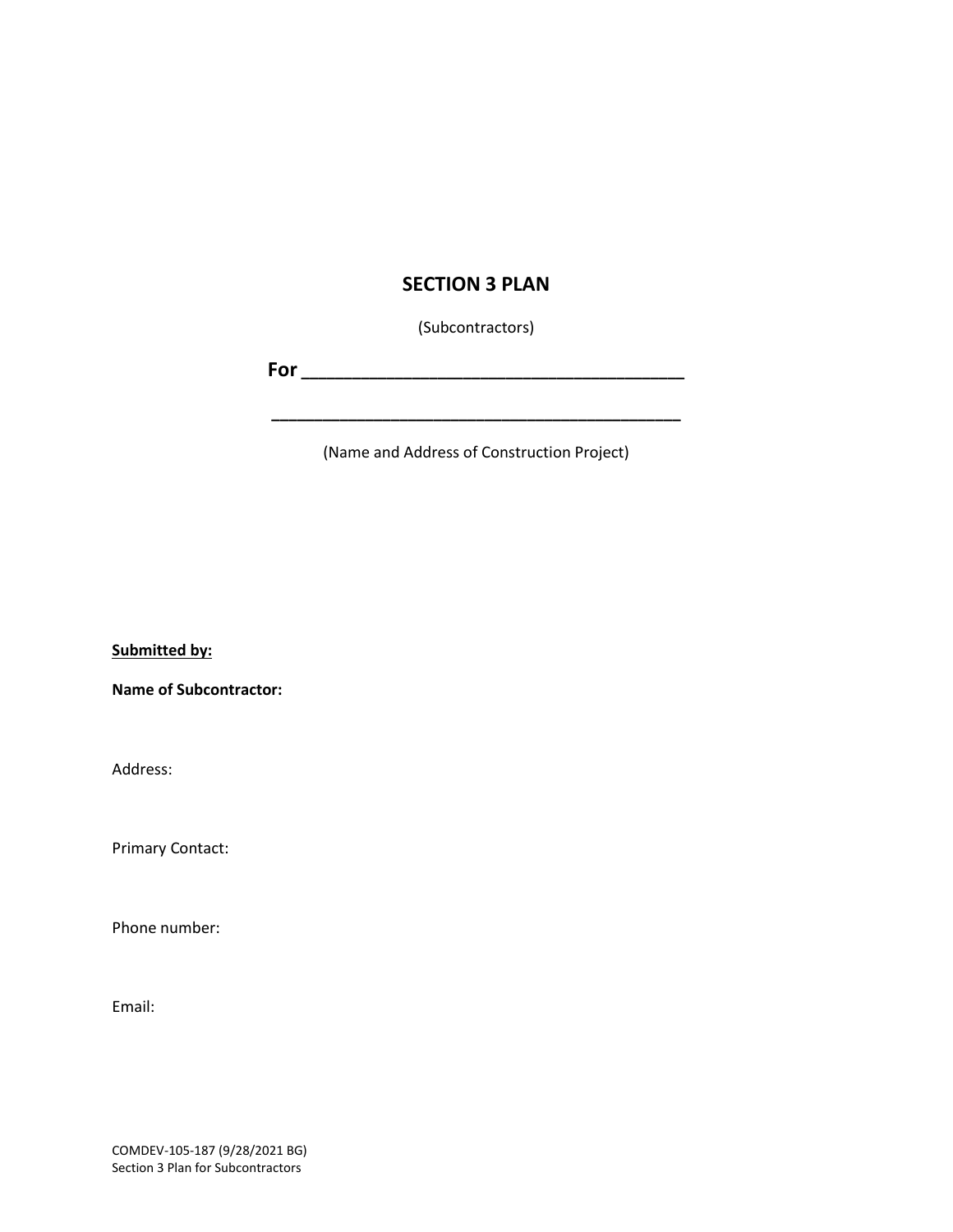## **General Statement**

\_\_\_\_\_\_\_\_\_\_\_\_\_\_\_\_\_\_\_\_\_\_\_\_\_\_\_\_\_\_\_\_\_, as the subcontractor, is committed to comply with the Section 3 act, the Section 3 regulations, and the City of Grand Rapids Section 3 Guidelines. It is our desire to work with the Owner and General Contractor to ensure compliance, to the greatest extent feasible, through the awarding of contracts for work and services to Section 3 companies, and to provide employment and training to Section 3 residents. We commit to include the Section 3 clause in all subcontracts. We have been informed of the Section 3 requirements and goals set forth by the Owner and the General Contractor. Our submission of this document shall also be our agreement to follow the Section 3 Plan submitted to the City of Grand Rapids by \_\_\_\_\_\_\_\_\_\_\_\_\_\_\_\_\_\_\_\_\_\_\_\_ (Owner/Developer) and \_\_\_\_\_\_\_\_\_\_\_\_\_\_\_\_\_\_\_\_\_\_\_\_\_\_\_\_\_\_\_\_\_(General Contractor).

## **Employment and Training:**

To demonstrate compliance with Section 3 regulations, it is desirous for **Section 3 Workers to provide at least 25%** of all project labor hours and **Targeted Section 3 Workers to provide at least 5%** of all project labor hours. We agree to provide information regarding labor hours as a part of this plan.

Any goal established in this plan must be met, or proof provided as to why the goal was not met.

## **Definitions**

Low-income means income at or below 80% of Area Median Income (AMI)

Very low-income means income at or below 50% of AMI

A Section 3 Worker is, or when hired in the past five years was:\*

- A low- or very low-income individual (use individual income not household income); or
- A YouthBuild participant; or
- Someone employed by a Section 3 Business Concern

\*If worker was hired prior to 11/30/2020, then income as of hire date cannot be used and only current income can be used.

A Targeted Section 3 Worker is a Section 3 Worker who is:

- Someone employed by a Section 3 Business Concern; or
- Who currently fits or when hired fit one of the following definitions, as documented in the previous five years:
	- $\circ$  Living within the service area of the neighborhood of the project (i.e. within one mile of the project); or
	- o A YouthBuild participant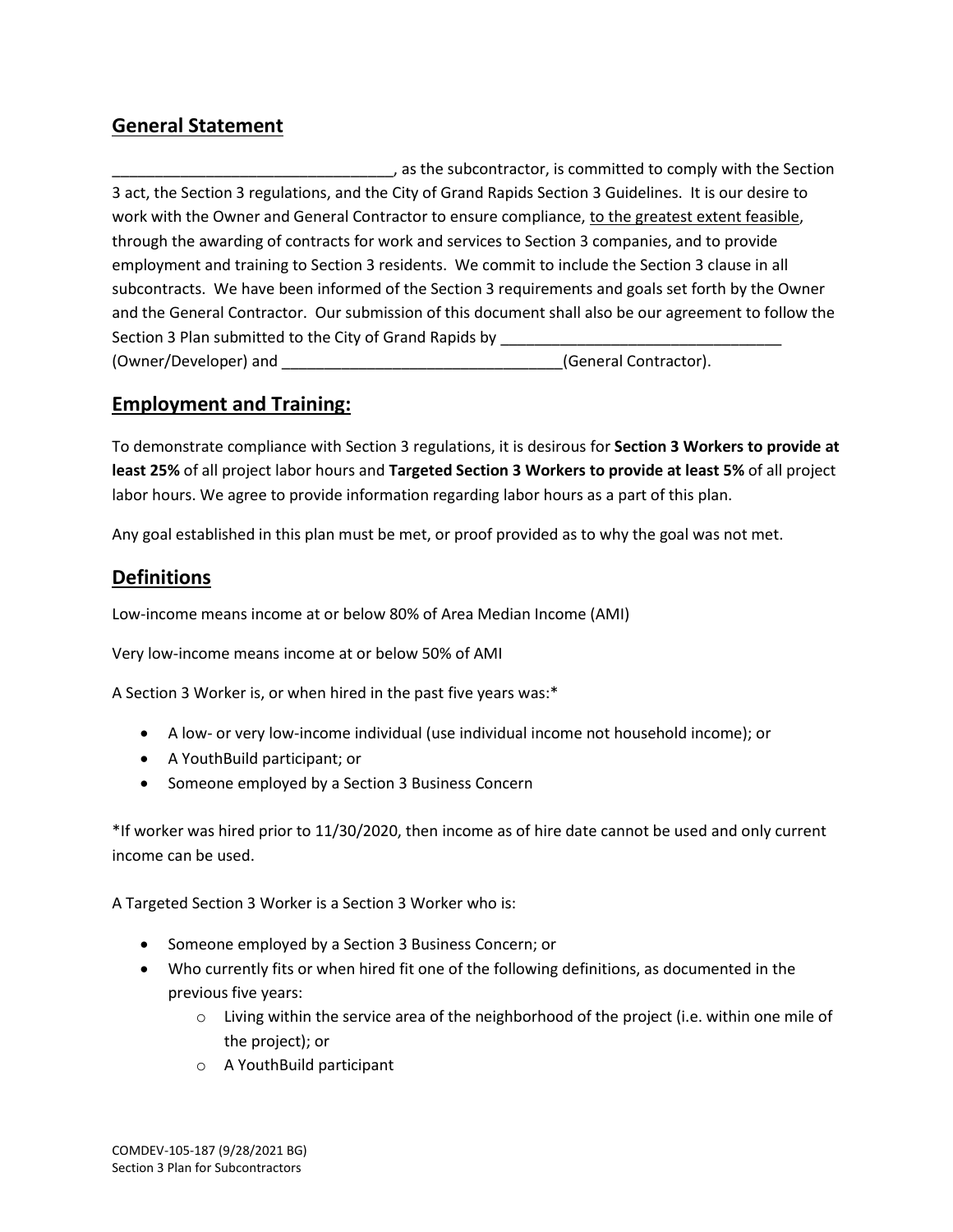A Section 3 Business Concern is, documented within the last six-month period:

- 51% or more owned/controlled by low- or very low-income persons; or
- > 75% of labor hours performed over prior three-month period are performed by low- or very low-income workers; or
- 51% or more owned/controlled by current residents of public housing or Section 8 residents

ALL labor hours performed by a Section 3 Business Concern count as BOTH Targeted Section 3 Labor hours AND regular Section 3 labor hours.

#### **Attachments**

The following attachments are incorporated into and made a part of this Section 3 Plan:

Attachment 1: Section 3 Clause to be included in all contracts

Attachment 2: Estimated Section 3 Labor Hours Needed for Section 3 Covered Project (Subcontractor)

We agree to provide the project owner with the following documentation after the Section 3 qualified project is substantially completed and will freely submit this information at any time if requested by the City of Grand Rapids or the project owner.

• City of Grand Rapids Section 3 Summary Report

We agree to immediately report any changes in this plan, including but not limited to, changes in the dollar amount of contracts awarded and staffing needs.

#### **Submitted to the City of Grand Rapids**

| Subcontractor:                    |  |  |
|-----------------------------------|--|--|
| (Print/type name of organization) |  |  |
|                                   |  |  |
| (Print/type name and title)       |  |  |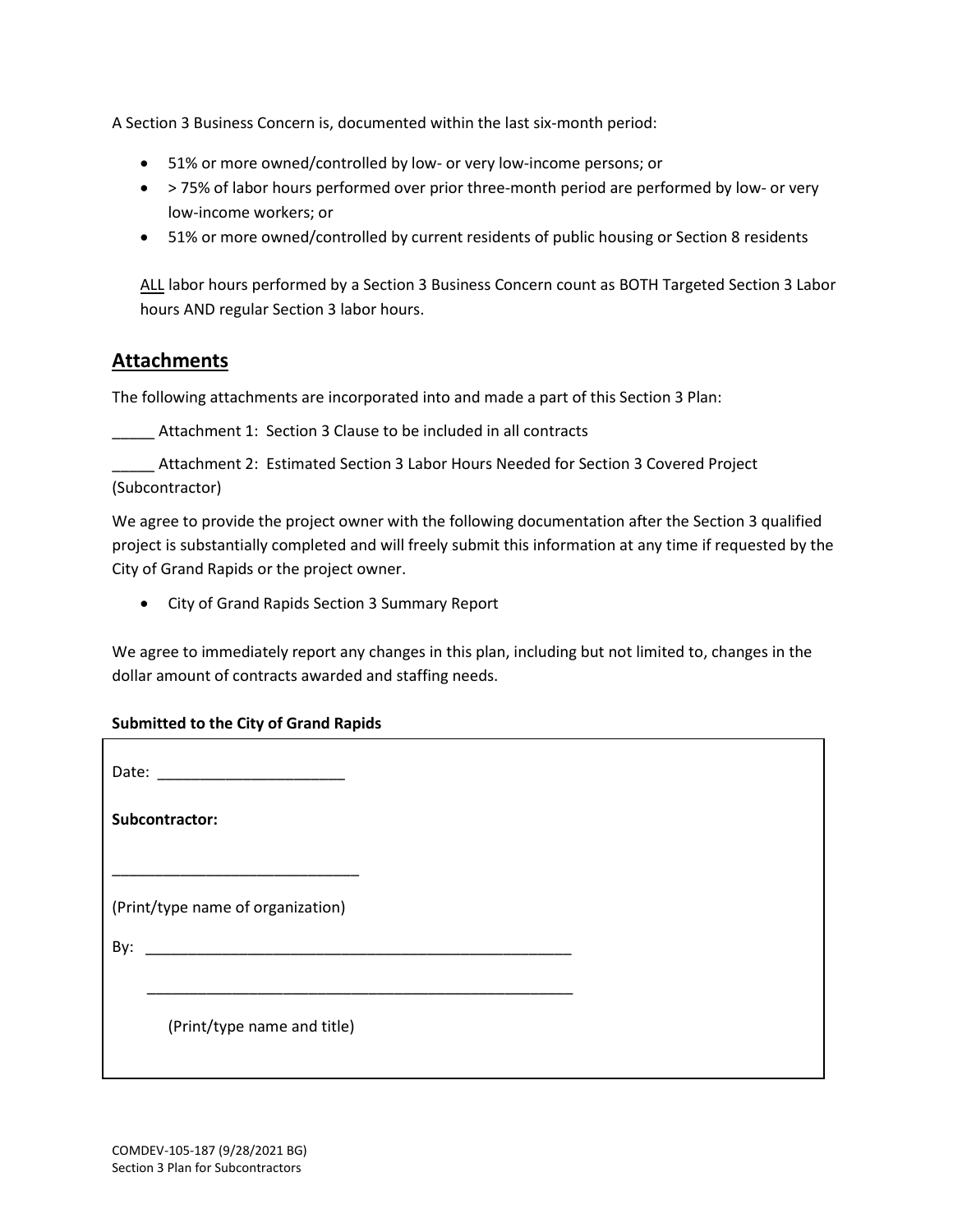## **Attachment 1: Section 3 Clause**

All Section 3 covered contracts shall include the following clause (referred to as the "Section 3 Clause"):

- A. The work to be performed under this Agreement is subject to the requirements of Section 3 of the Housing and Urban Development Act of 1968, as amended, 12 U.S.C. 1701u (Section 3). The purpose of Section 3 is to ensure that economic opportunities, most importantly employment, generated by certain HUD financial assistance shall be directed to low- and very low-income persons, particularly those who are recipients of government assistance for housing or residents of the community in which the Federal assistance is spent.
- B. The parties to this contract agree to comply with HUD's regulations in 24 CFR Part 75, which implement Section 3. As evidenced by their execution of this Agreement, the parties to this Agreement certify that they are under no contractual or other impediment that would prevent them from complying with the part 75 regulations.
- C. The contractor agrees to send to each labor organization or representative of workers with which the Subrecipient has a collective bargaining agreement or other understanding, if any, a notice advising the labor organization or workers' representative of the Subrecipient's commitments under this Section 3 clause and will post copies of the notice in conspicuous places at the work site where both employees and applicants for training and employment positions can see the notice. The notice shall describe the Section 3 preference, shall set forth minimum number and job titles subject to hire, availability of apprenticeship and training positions, the qualifications for each; and the name and location of the person(s) taking applications for each of the positions; and the anticipated date the work shall begin.
- D. The contractor agrees to include this Section 3 clause in every contract subject to compliance with regulation in 24 CFR Part 75, and agrees to take appropriate action, as provided in an applicable provision of the contract or in this Section 3 clause, upon a finding that the contractor is in violation of the regulation in 24 CFR Part 75. The Subrecipient shall not contract with any contractor where the Subrecipient has notice or knowledge that the contractor has been found in violation of the regulations in 24 CFR Part 75.
- E. The contractor will certify that any vacant employment positions, including training positions, that are filled (1) after the Subrecipient is selected but before the Agreement is executed, and (2) with persons other than those to whom the regulations of 24 CFR Part 75 require employment opportunities to be directed, were not filled to circumvent the Subrecipient's obligations under 24 CFR Part 75.
- F. Noncompliance with HUD's regulations in 24 CFR part 75 may result in sanctions, termination of this contract for default, and debarment or suspension from future HUD assisted contracts.
- G. With respect to work performed in connection with section 3 covered Indian housing assistance, section 7(b) of the Indian Self-Determination and Education Assistance Act (25 U.S.C. 450e) also applies to the work to be performed under this contract. Section 7(b) requires that to the greatest extent feasible (i) preference in the award of contracts and subcontracts shall be given to Indian organizations and Indian-owned Economic Enterprises. Parties to this contract that are subject to the provisions of section 3 and section 7(b) agree to comply with section 3 to the maximum extent feasible, but not in derogation of compliance with section 7(b).